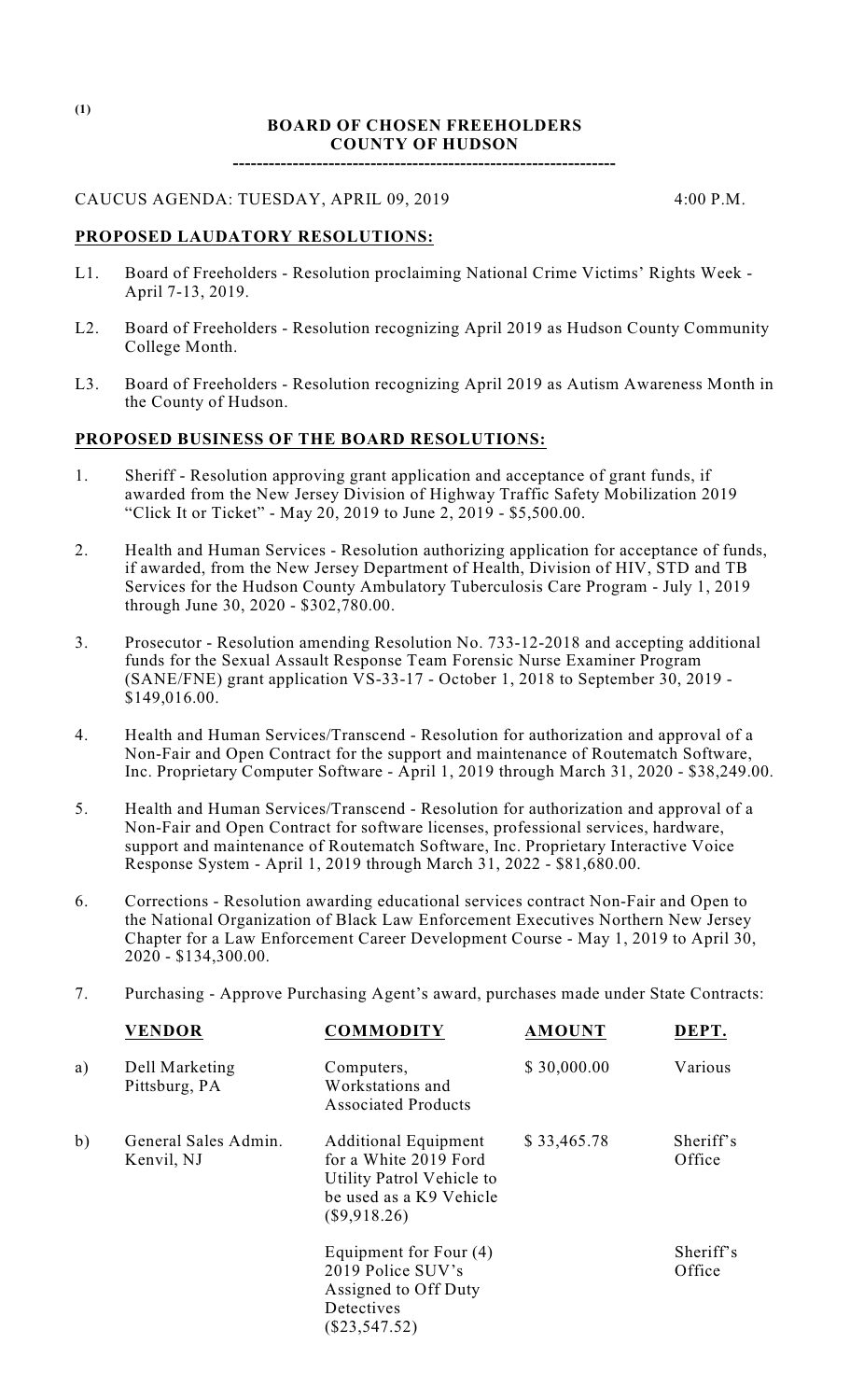# CAUCUS AGENDA: TUESDAY, APRIL 09, 2019 PAGE - 2

|              | <b>VENDOR</b>                       | <b>COMMODITY</b>                                                            | <b>AMOUNT</b>             | DEPT.                                |
|--------------|-------------------------------------|-----------------------------------------------------------------------------|---------------------------|--------------------------------------|
| c)           | *Goodyear Tire Co.<br>Harrison, NJ  | <b>Tires</b>                                                                | \$25,000.00               | Roads &<br><b>Public</b><br>Property |
| $\mathbf{d}$ | Grainger, Inc.<br>Vineland, NJ      | Industrial<br>Supplies                                                      | \$25,000.00               | Various                              |
| e)           | *M&G Auto, Inc.<br>North Bergen, NJ | <b>Auto Parts</b>                                                           | \$30,000.00               | Parks                                |
| f)           | Motorola<br>Woodcliff, NJ           | Purchase New P25<br>Digital Trunked<br>Radio System<br>$(\$888,854.05)$     | \$973,055.65              | Correctional<br>Center               |
|              |                                     | <b>Equipment and Labor</b><br>for Sheriff's Radio System<br>$(\$84,201.60)$ |                           | Sheriff's<br>Office                  |
| g)           | National Fuel Oil<br>Newark, NJ     | Diesel<br>Fuel                                                              | \$50,000.00               | Various                              |
| h)           | Ocean Computer Shop<br>Matawan, NJ  | Purchase (2)<br>Servers                                                     | 19,298.14<br>\$           | Prosecutor's<br>Office               |
| $\mathbf{i}$ | Verizon Wireless<br>Wallingford, CT | Cellular Telephone<br>Service & Equipment                                   | 50,000.00<br>\$           | Various                              |
| j)           | *W.B. Mason Co.<br>Secaucus, NJ     | <b>Office Furniture</b><br>( \$4, 210.70)                                   | 29,210.70<br>\$           | Sheriff's<br>Office                  |
|              |                                     | <b>Office Supplies</b><br>(\$25,000.00)                                     |                           | <b>Various</b>                       |
| $\mathbf{k}$ | Xerox Corp.<br>Lewisville, TX       | Copier Maintenance<br>Repairs, Parts<br>and Supplies                        | 50,000.00<br>$\mathbb{S}$ | Various                              |
|              |                                     | <b>TOTAL</b>                                                                | \$1,315,030.27            |                                      |

# **\* Denotes: Hudson County Vendor**

8. Purchasing - Purchases made under the Educational Services Commission of New Jersey Pricing System, formally known as "The Middlesex Regional Educational Services Commission.":

|              | <b>VENDOR</b>                         | <b>COMMODITY</b>                                                                            | <b>AMOUNT</b> | DEPT.               |
|--------------|---------------------------------------|---------------------------------------------------------------------------------------------|---------------|---------------------|
| a)           | Beyer of Morristown<br>Morristown, NJ | Purchase Four (4)<br>Unmarked Police<br>Interceptors (SUVs)                                 | \$144,322.84  | Sheriff's<br>Office |
| $\mathbf{b}$ | *Murray Paving<br>Hackensack, NJ      | <b>Stephen R. Gregg</b><br><b>Little League Field</b><br><b>Drainage</b><br>$(\$26,497.96)$ | \$978,313.64  | Parks               |
|              |                                       | <b>West Hudson Park</b><br>Paths - Phase 3<br>$(\$140,673.82)$                              |               | Parks               |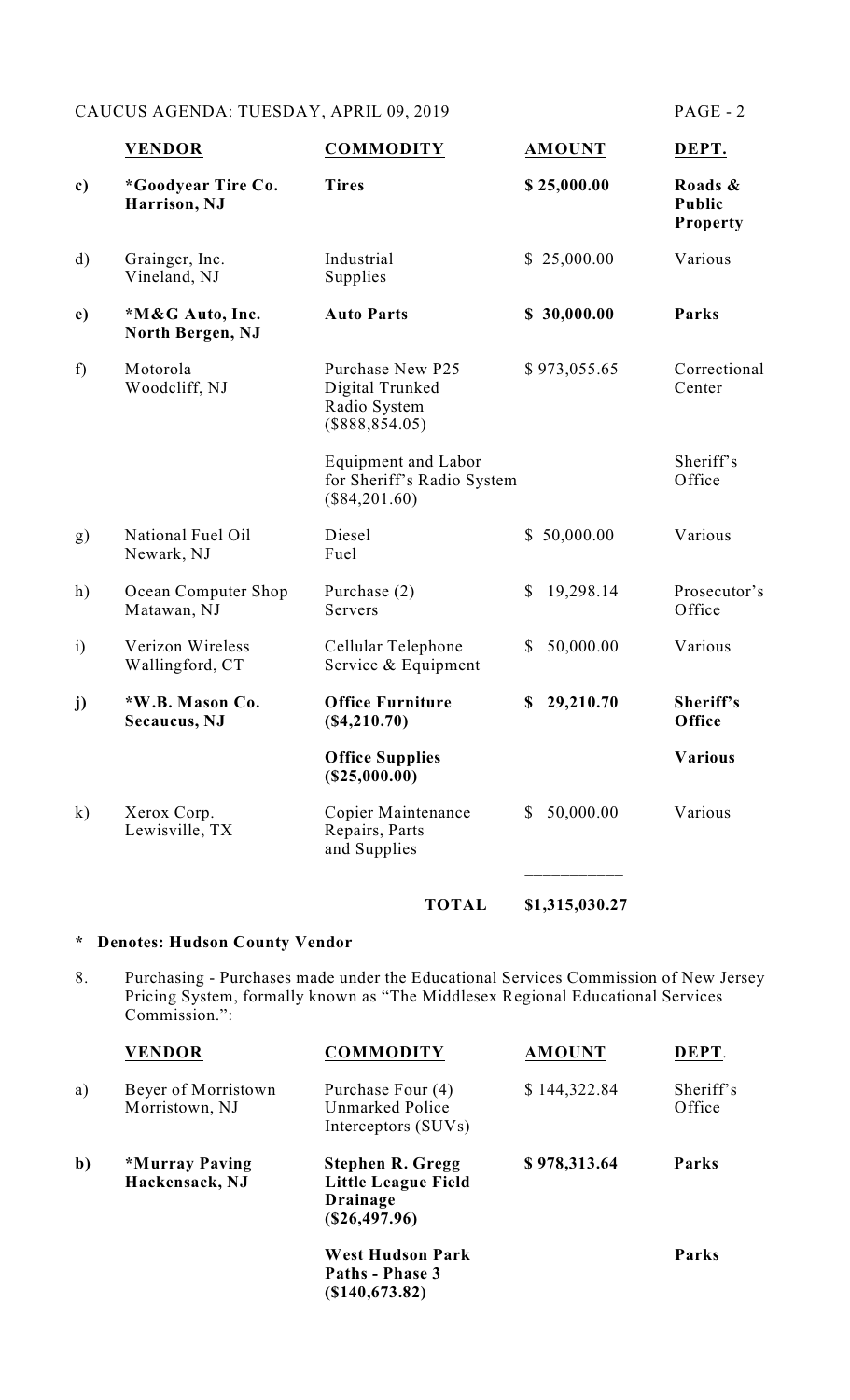# CAUCUS AGENDA: TUESDAY, APRIL 09, 2019

| PAGE |  |
|------|--|
|      |  |

|    | <b>VENDOR</b>                          | <b>COMMODITY</b>                                                                        | <b>AMOUNT</b>             | DEPT.                                      |
|----|----------------------------------------|-----------------------------------------------------------------------------------------|---------------------------|--------------------------------------------|
|    |                                        | <b>James J. Braddock Park</b><br>Paths - Phase 3<br>$($ \$177,721.74 $)$                |                           | Parks                                      |
|    |                                        | <b>Stephen R. Gregg Park</b><br>Paths - Phase 3<br>(S210, 931.10)                       |                           | Parks                                      |
|    |                                        | <b>Lincoln Park</b><br>Paths - Phase 3<br>$(\$162,194.36)$                              |                           | Parks                                      |
|    |                                        | <b>Remodeling Showers</b><br>in the Echo Pod<br>$(\$260, 294.66)$<br><b>Corrections</b> |                           | Road &<br><b>Public</b><br><b>Property</b> |
| c) | <b>Storr Tractor</b><br>Branchburg, NJ | Purchase Two (2) Toro<br>Grandmaster 7200<br>Lawn Cutting Mowers                        | 53,706.49<br><sup>S</sup> | Roads $\&$<br>Public<br>Property           |
|    |                                        | <b>TOTAL</b>                                                                            | \$1,176,342.97            |                                            |

#### **\* Denotes: SBE**

## 9. Purchasing - Purchases made under Union County Cooperative Pricing System:

|    | <b>VENDOR</b> | <b>COMMODITY</b>               |              | <b>AMOUNT</b> | DEPT.          |
|----|---------------|--------------------------------|--------------|---------------|----------------|
| a) | *Johnston     | <b>Installation of</b>         |              |               | Parks          |
|    | Communication | <b>Additional Cameras</b>      |              |               |                |
|    | Kearny, NJ    | in Lincoln Park                |              |               |                |
|    |               | (\$104,479.75)                 |              |               |                |
|    |               | <b>Installation of</b>         |              |               | Parks          |
|    |               | <b>Additional Cameras</b>      |              |               |                |
|    |               | in James J. Braddock           |              |               |                |
|    |               | Park (\$89,688.99)             |              |               |                |
|    |               | <b>Surveillance Center</b>     |              |               | Sheriff's      |
|    |               | <b>Monitoring Improvements</b> |              |               | Office         |
|    |               | (\$145,379.30)                 |              |               |                |
|    |               | <b>Telecommunications</b>      |              |               | <b>Various</b> |
|    |               | <b>Equipment and Services</b>  |              |               |                |
|    |               | $($ \$150,000.00)              |              |               |                |
|    |               |                                | <b>TOTAL</b> | \$489,548.04  |                |

### **\*Denotes Hudson County Vendor**

**TOTAL \$489,548.04**

- 10. Purchasing Approve Purchasing Agent's awards:
	- a) To Purchase White Wings ST-795 Laundry Detergent for the Hudson County Correctional Center - three (3) replies - two (2) year period - Americhem Enterprises, Inc. - contract shall not exceed \$75,917.00.
	- b) Automotive Parts including Automobile and Truck Parts (Set-Aside) one (1) reply - two (2) year period - Northeast Auto & Truck Part, LLC - contract shall not exceed \$595,000.00
	- c) To Furnish and Install Various Glass (Set-Aside) one (1) reply two (2) year period - Raymond Glass Co., Inc. - contract shall not exceed \$83,000.00.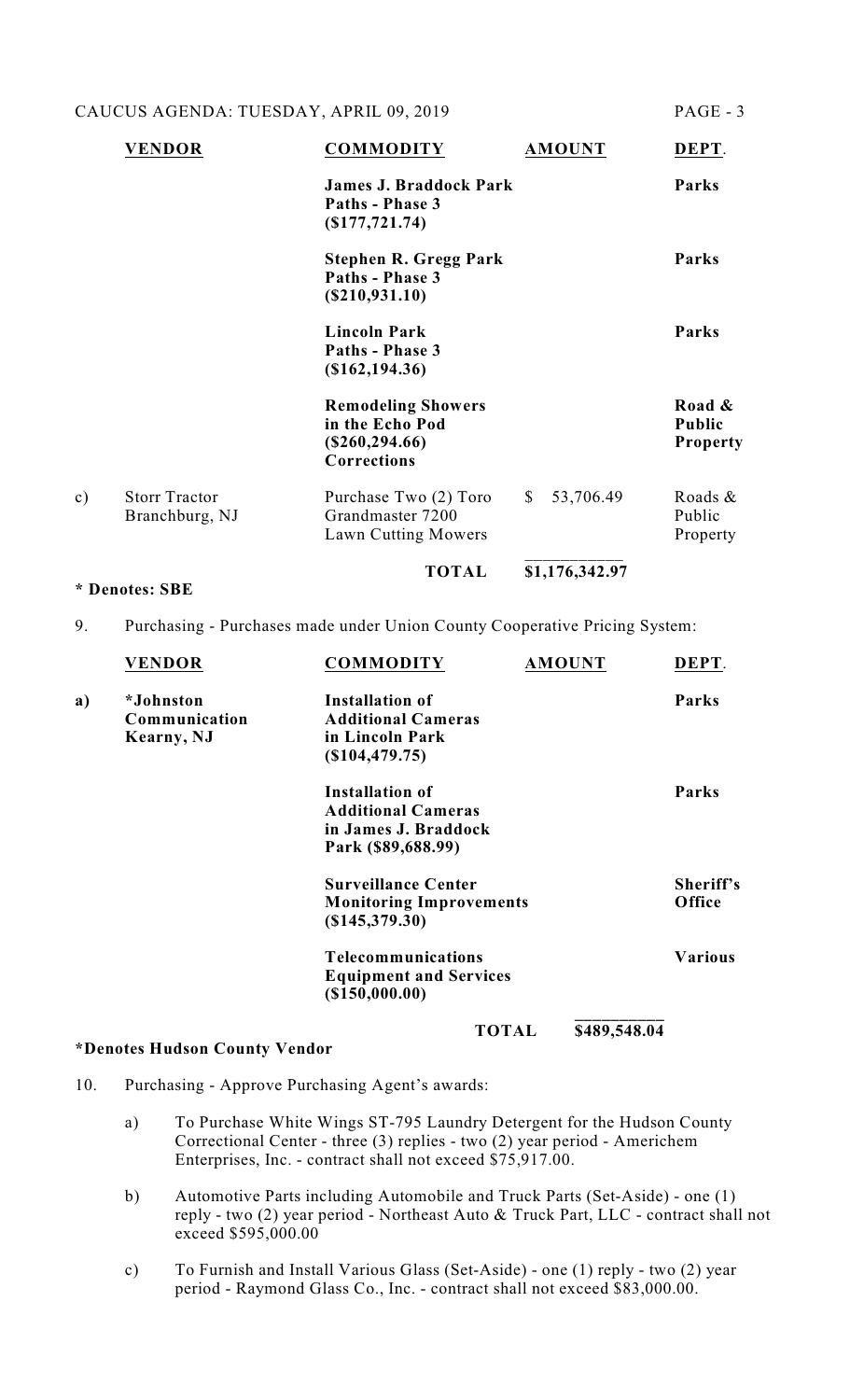## CAUCUS AGENDA: TUESDAY, APRIL 09, 2019 PAGE - 4

- 
- d) Industrial Supplies two (2) replies two (2) year period Duncan Hardware, Inc. - contract shall not exceed \$207,500.00.
- e) Request for Funds Standby Generators and Switch Maintenance (Roads and Public Property) - Weld Power Service Company:

| Original Contract Amount                         | \$98,000.00  |
|--------------------------------------------------|--------------|
| Contract Fund Addition No. 1 (Approved 12/20/18) | \$5,000.00   |
| Contract Fund Addition No. 2 (Approved 2/13/19)  | \$20,000.00  |
| <b>Additional Funds Requested</b>                | \$15,000.00  |
| New Contract Amount:                             | \$138,000.00 |

- 11. Law Resolution amending Resolution No. 440-7-2017 and approving Addition No. 1 to a Fair and Open Contract - West Publishing Corporation, d/b/a West, a Thomson Reuters Business for on-line legal reference materials, and CLEAR, a fugitive, witness locator service for the Law Department and the Prosecutor's Office - \$26,000.00.
- 12. Roads and Public Property/Engineering Resolution approving Change Order No. 1 and Final - J.A. Alexander, Inc. "Improvements to John F. Kennedy Boulevard, from West  $32<sup>nd</sup>$  Street to West  $52<sup>nd</sup>$  Street, City of Bayonne" - (\$-174,897.62).
- 13. Roads and Public Property/Engineering Resolution authorizing an additional payment to PSE&G for the relocation of utilities from Cook Street to the new Central Avenue Extension as part of the new Courthouse Project - \$350,000.00.
- 14. Roads and Public Property Resolution amending Resolution No. 132-3-2016 and accepting additional federal grant funds and approving Federal Grant Agreement No. 2019-DT-BLA-201 between the New Jersey Department of Transportation and the County of Hudson for the "Hoboken Bicycle Network Implementation" Project in the City of Hoboken - \$957,150.00.
- 15. Roads and Public Property/Engineering Resolution qualifying six (6) professional firms for the provision of "On-Call" Architectural Engineering Services to the Hudson County Engineer's Office.
- 16. Law Resolution approving designation of Independent Legal Counsel as members of the County Counsel's Office, to serve as Special Counsel for the limited purpose of prosecution of alleged violations under the County Environmental Health Act, the Solid Waste Management Act and related statutes and approving an Addendum to an Agreement with the Hudson County Improvement Authority relative to said services - the Law Firm of Karen R. Boylan, Esq., and the Law Firm of Kathleen A. Walrod, Esq. - January 1, 2019 to December 31, 2022.
- 17. Law Resolution authorizing an Agreement with Scannell Properties #181 LLC for the assumption of a Deed of Easement for traffic signals and utilities on Secaucus Road in the Township of North Bergen.

## **The following Ordinance will be considered for introduction:**

I-1. Finance and Administration - An Ordinance of the County of Hudson, State of New Jersey authorizing the guaranty of the payment of the principal of and interest on not exceeding \$77,355,000 aggregate principal amount of County-Guaranteed Solid Waste System Revenue Refunding Bonds issued by the Hudson County Improvement Authority for the purpose of providing additional security therefor, consenting to such financing and determining certain other matters in connection therewith.